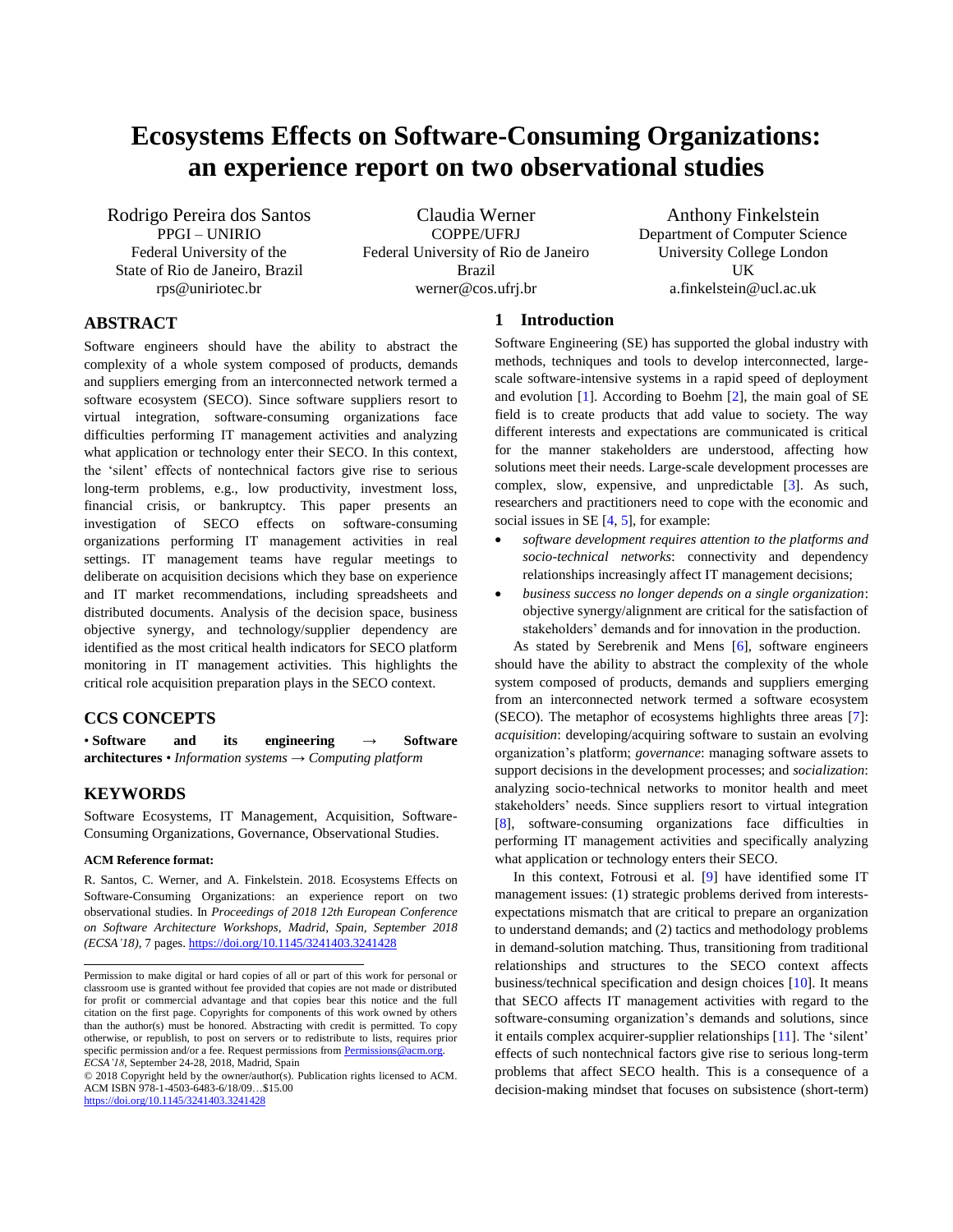instead of sustainability (long-term). In this case, monitoring SECO health indicators can aid organizations' decisions [8], supporting the work of IT managers and architects over time.

This paper presents an investigation of SECO effects on software-consuming organizations performing IT management activities in real scenarios. Firstly, we explain the method we used to conduct observational studies [12] in two Brazilian real cases where different organizations create an ecosystem platform based on applications and technologies they acquire over time (Section 2). In Sections 3 and 4, we characterize each case and discuss the ecosystem setting to answer our research question. Section 5 discusses our findings and Section 6 presents threats to validity. In Section 7, we summarize critical health indicators that affect IT management activities in the SECO context.

#### **2 Method**

From previous systematic mappings on SECO [5, 7], researchers have reported that IT management activities in softwareconsuming organizations have been affected by the SECO context. Specifically, the adoption of new software faces barriers, such as market penetration and acceptance, and technology maturity [13]. This reality motivated us to perform two observational studies to identify the main SECO effects on software-consuming organizations performing IT management activities. Using the Goal-Question-Metric method, this work **analyzes** IT management activities on software acquisition **with the purpose of** characterizing SECO effects **with respect to** the identification of critical health indicators **from the point of view of** IT managers/architects **in the context of** Brazilian real cases. Our research question is: "*What are SECO effects on softwareconsuming organizations performing IT management activities?*".

That study, adopting Seaman's guidelines [12], allowed us to capture first-hand, behaviors and interactions that might not otherwise be noticed. An observational study (participant's observation) refers to a research that involves social interaction between the researcher (observer or investigator) and informants in the milieu of the latter. Data are collected systematically and unobtrusively during the study [14]. Both observational studies followed recommendations adapted from [12] (Table 1).

Some reasons to conduct a qualitative research are suggested by Hancock et al. [15]: (i) it studies behavior in natural settings; (ii) it focuses on reporting experience which cannot be adequately expressed numerically; (iii) it focuses on how informants can have different ways of looking at reality; (iv) it focuses on description and interpretation (leading to an evaluation of an organizational process); (v) it considers complexity by incorporating real-world context; and (vi) it uses a flexible methodology. In the SECO field, researchers have adopted qualitative research to observe real situations, as reported by a longitudinal literature study [7].

The questions identifying the SECO challenging areas (i.e., acquisition, governance, socialization) [7] presented in Section 1 guided the researchers throughout the study which was conducted over different periods, as detailed in Sections 3 and 4. We selected two Brazilian cases to perform our studies, because they are examples of SECO centered on large software-consuming

organizations and the researchers had access to their stakeholders. In both cases, at least one researcher was engaged in some activities while participants were observed, although this is not mandatory [12]. For each study, one or two researchers attended project meetings (sessions) in a specific timeframe (weekly or monthly) with different stakeholders (users, clients, requirements engineers, architects, developers, test engineers, suppliers, project managers, and IT consultants). The researchers wrote down all observations they could, i.e., impressions, opinions and thoughts in a notebook.

**Table 1: Recommendations on observational studies [12]**

| <b>SITUATION</b>           | <b>RECOMMENDATION</b>                                    |  |
|----------------------------|----------------------------------------------------------|--|
| much of software           |                                                          |  |
| development activities     | <i>Communication</i> is the best resource for a          |  |
| are implicit and some      | researcher to observe the IT management                  |  |
| key-stakeholders keep      | activities, taking part of project meetings              |  |
| important information in   | and requesting short meetings.                           |  |
| their mind                 |                                                          |  |
| informants can think       | the<br>hest resources<br>for<br><i>Notes</i><br>are<br>a |  |
| they are being observed    | researcher to register "normal" behavior of              |  |
| throughout the study       | informants, and project meetings should                  |  |
| activities                 | be as unobtrusive as possible.                           |  |
|                            | Attention is the best advice for a researcher            |  |
| notes are often visible to | to keep his/her notes confidential and has               |  |
| some informants            | freedom to write down his/her<br>own                     |  |
| throughout the study       | impressions, opinions and thoughts (notes                |  |
| <i>activities</i>          | can be shared with informants in the                     |  |
|                            | triangulation phase).                                    |  |
| different meetings and     | <i>Emails</i> are the best resources for a               |  |
| sessions can freely        | researcher to gather data on meetings dates              |  |
| happen throughout the      | and times since he/she is trying to attend               |  |
| study activities           | them as lifelike as possible.                            |  |
| different issues are       | Text marks are the best resources for a                  |  |
| usually discussed in a     | researcher to check relevant information                 |  |
| project meeting beyond     | he/she<br>should<br>write<br>since<br>down               |  |
| the initial outline        | observations as much as he/she can.                      |  |

After each study, one researcher organized the data collected in the sessions to classify and analyze relevant information with another researcher into the following categories:

(Q1) **Acquisition**: How are software demand and solution analyses performed by the software-consuming organization?

(Q2) **Governance**: How is the software asset base organized to support IT management activities?

(Q3) **Socialization**: How is the supply network organized to support IT management activities?

# **3 Case 1: Scientific SECO**

The Observational Study 1 was conducted between July 2010 and December 2012 through monthly project meetings (two hours each). Next, there was a mentoring phase until December 2013 (one year). One researcher took part as project manager and requirements engineer. In this case, the software-acquiring organization consisted of a consortium of ten research laboratories (universities or scientific foundations) within the State of Rio de Janeiro, Brazil, joining approximately a hundred researchers. This consortium consists of a scientific SECO in the public policy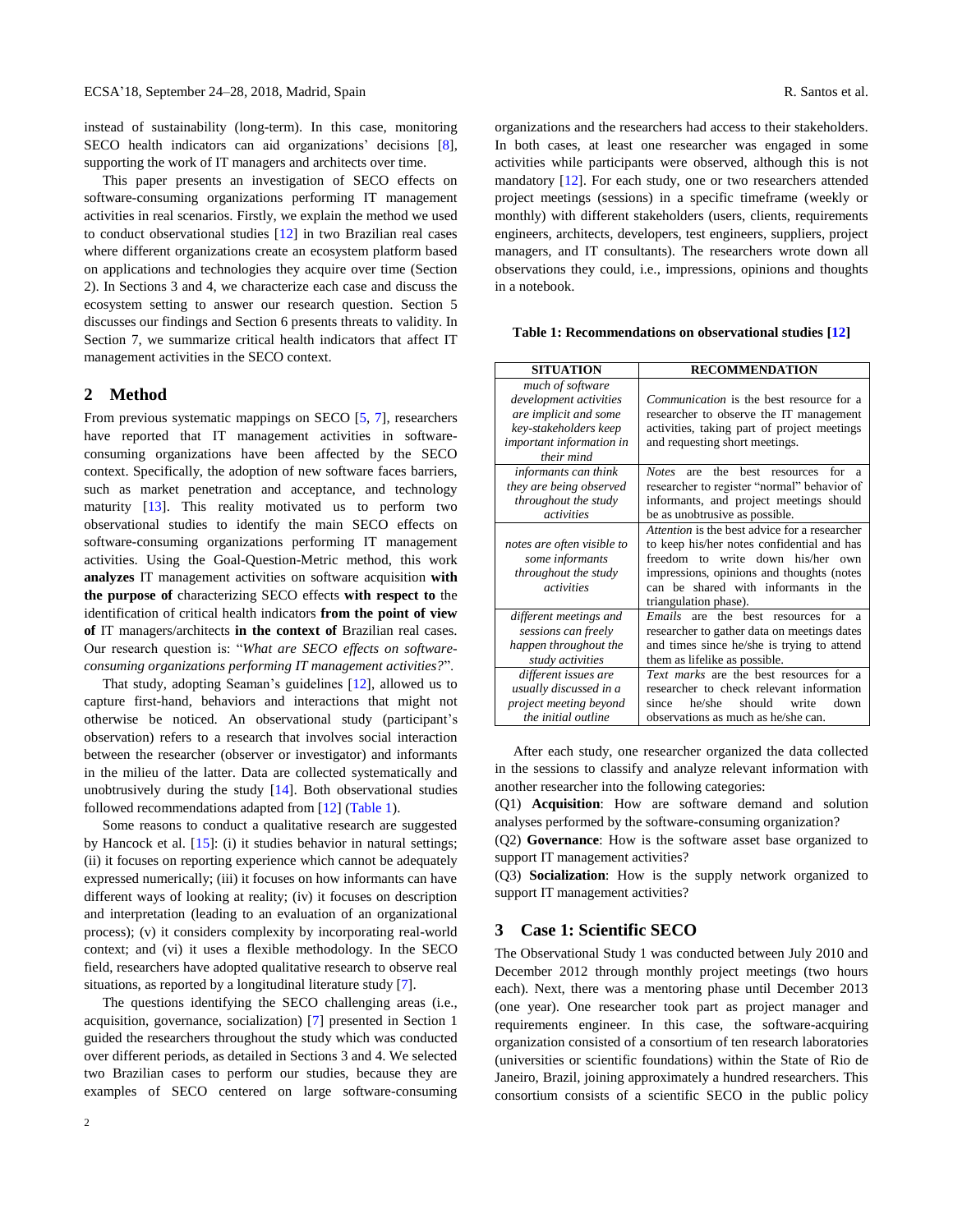Ecosystems Effects on Software-Consuming Organizations: ECSA'18, September 24–28, 2018, Madrid, Spain<br>an experience report on two observational studies

domain. The IT management activities concerned the acquisition of a content management system and some components to support a scientific ecosystem focused on knowledge sharing and collaboration. Five candidate solutions (software product and components) were analyzed. Stakeholders with diverse backgrounds took part in this consortium, including geographers, social scientists, architects, life science researchers, managers, computer scientists, and software engineers.

#### **3.1 Characterization**

The consortium was created over the first semester of 2010. The first goal was to develop a central platform (web portal) to help the laboratories to share their research artifacts (e.g., videos, interviews, news, books, articles, thesis etc.) and to enhance their collaborative initiatives through communication and coordination mechanisms. Three roles were identified: (i) *producers*: students, researchers and professors who are responsible for developing, publishing and maintaining research artifacts within the scientific SECO; (ii) *consumers*: students, researchers and professors who are responsible for downloading, evaluating and (re)using research artifacts within the scientific ecosystem; and (iii) *repository managers*: IT management team responsible for managing the quality of research artifacts and for supporting the platform (portal and plug-ins management). According to repository managers, after some initial meetings, it was clear that laboratories were trying to create a scientific SECO. A closed network should be strengthened before opening it up to allow other organizations to participate in, such as libraries, governmental institutions, investors etc.

In September 2010, an IT management team was created to manage demands for the development/acquisition of platform's components (software applications). This committee was formed by one member of each laboratory and by six software engineers from the Software Reuse Lab at COPPE/UFRJ. An IT architect, a project manager, a web designer, two requirements engineering interns and a testing engineering intern composed this technical team. From September 2010 to June 2011, monthly seminars were promoted to identify demands and develop a prototype. All laboratories explained their needs aiming to help the IT management team to specify the platform's components and get commitment of the ecosystem's members. The main components identified and prioritized during the seminars sessions were: (i) communication management (support to users, laboratories, news, and links); (ii) authentication/security; (iii) events and conferences support; (iv) component repository storage, publishing, search and retrieval mechanisms (for all types of artifacts, e.g., videos, audios, texts, databases); and (iv) accounting management.

In February 2011, the IT management team was asked to decide whether the consortium should configure/use FOSS solution, buy COTS software, or develop/extend a platform from scratch or use the component-based paradigm. After analyzing the list of platform functions, five candidate solutions were identified: (i) configure and deploy a web portal based on the Joomla platform with plug-ins to meet the ecosystem's demands; (ii) configure and deploy a web portal based on the Moodle platform, which is broadly supporting communities in the learning domain; (iii) configure and deploy a web portal based on the Sakai platform, which is also supporting communities in the learning domain; (iv) extend a Software Reuse Lab platform called EduSE Portal  $[10]$  with plug-ins to meet the ecosystem's demands; or  $(v)$ contract a supplier to develop a web portal based on well-known frameworks/technologies supported by the IT management team.

After a seminar in March 2011, Joomla was chosen as the supporting technology. However, software engineers of the IT management team faced difficulties in meeting users' demands with such technologies. In a seminar in April 2011, ecosystem's members started criticizing the graphical user interface of the communication management component. This situation motivated the IT management team to realign stakeholders' expectations and consortium's interests. Then, the team decided to develop a requirements specification to aid decision-making. In June 2011, the committee delivered the first version of a formal requirements specification, which included the following sections: problem definition, platform scope, software and hardware interfaces, platform's functionalities, list of users, data dictionary, functional and non-functional requirements lists, use cases, and mockups.

Considering the specifics of the ecosystem's platform, the consortium voted for the development of a web portal based on well-known frameworks and Java technology, being supported by the IT management team. A supplier was selected by its expertise in the software development community and content management portals. The platform development started in July 2011. Three main players took part in the iterative-incremental development process: (i) *supplier*: external organization responsible for coding and evolving the platform, and for integrating web design templates; (ii) *IT management team*, representing the consortium: responsible for performing four activities – project management, web design, requirements management, and testing activities; and (iii) *laboratories' members*: responsible for validating functionalities implemented in the platform. The requirements specification had been evolved throughout the development of the platform, which was concluded in December 2012 (1.5 year).

The platform was released and deployed in January 2013. Some remaining issues were fixed in the first semester of 2013 when laboratories' members started publishing and downloading research artifacts and platform's plugin-ins. The IT committee was redefined since development activities on the platform's kernel were not required after it entered in operation. After three years of tightly collaborative activities within the emerging ecosystem, other laboratories started contributing to the opening network. In addition, a new platform focused on public policy in education was derived from the scientific SECO. This new platform tried to follow the same trajectory of the previous one and components (plug-ins and extensions) were developed to meet specific domain demands. This platform was under development until 2017 and it is stable now.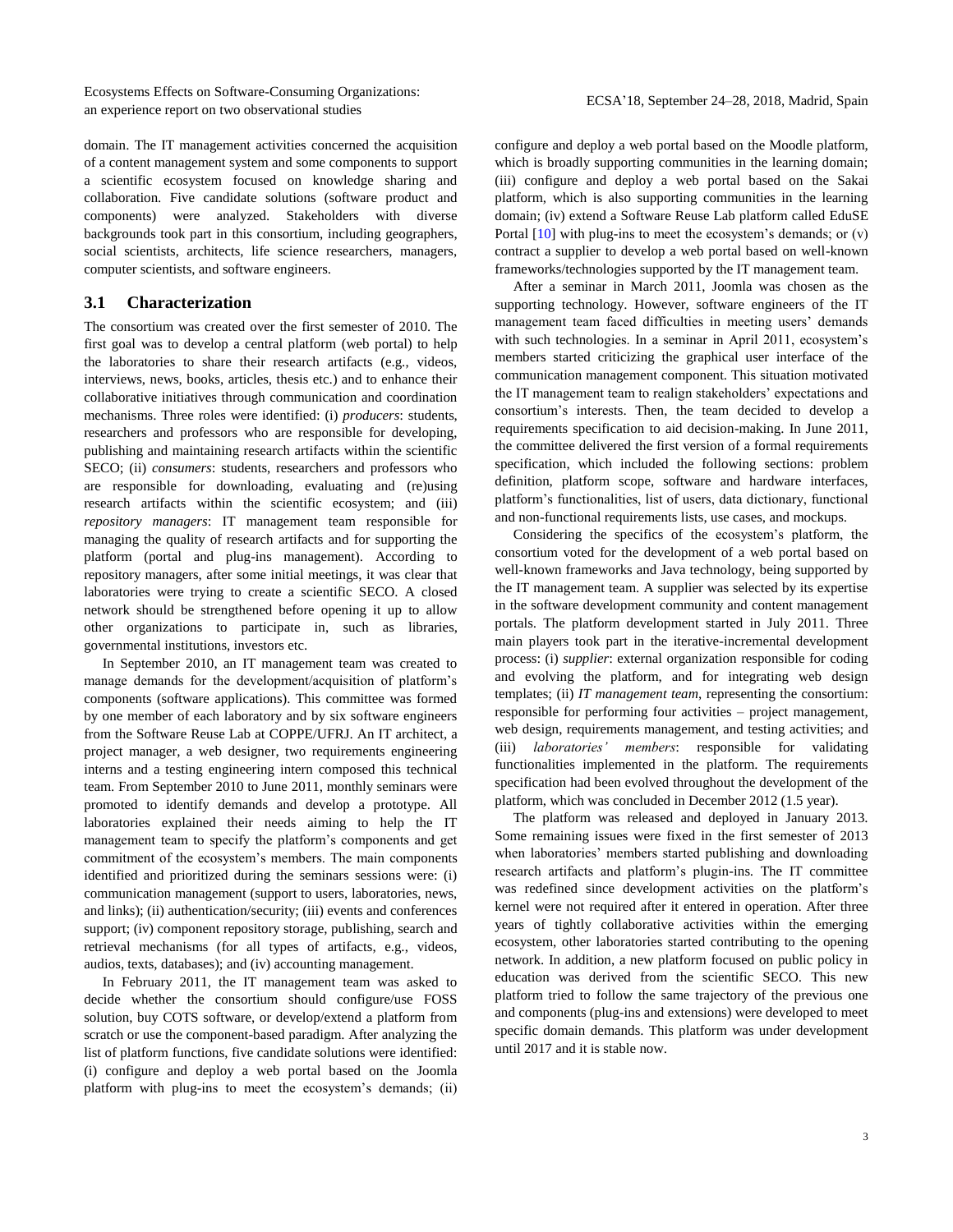#### **3.2 Analysis**

Case 1 allowed us to observe two main challenges: *communication* and *autonomy*. Since ecosystem's members worked in different geographic locations and had different backgrounds, it was very hard to make convergent decisions on the components to be acquired. The senior researcher who managed the consortium then explicitly required that at least one member of each laboratory to attend the monthly seminars, especially in the first year – when the platform was created. Different backgrounds make requirements communication very difficult, for example when coping with software development terms, e.g., 'web design' (software engineers) against 'visual identity' (social science researchers). As such, another responsibility of the IT management team was to not only align stakeholders' expectations but also respect their expertise, preserve their autonomy, and bring them into the development process to make them feel as critical players (decision makers).

With respect to the acquisition perspective (Q1), Case 1 allowed us to observe two main challenges: *future demands* and *inter-organizational validation*. Demand analysis remains a critical issue in IT management [16]. Deciding which demands are currently more valuable for the most important stakeholders is not a simple task, especially if the software project is cancelled. Sometimes it was very difficult to convince ecosystem members that platform evolution should prioritize what was important to leverage the scientific SECO and hence that some demands would translate into what they deemed 'non-useful' functionalities, e.g., integrating a chat mechanism into the platform given that most members use well known chat systems (Gtalk, Skype, Messenger). The IT management team faced barriers in orchestrating validation activities because different ecosystem's members had different perceptions of functionalities. However, it can be very positive for verification activities (functional testing) since different users had contributed to test platform's components and identified/reported software bugs, interface mismatching etc.

Case 1 allowed us to observe two main challenges relevant to the governance perspective (Q2): *solution analysis* and *user recommendations*. When the IT management team performed a feasibility study to decide on the platform development strategy, it was clear that most of the ecosystem' members recommended checking market reports on "content and community management systems". Traditional IT advisory companies such as Gartner and Forrester produce reports on technology maturity and trends. Following market indicators, the IT management team ended up developing the platform based on component-based frameworks and technologies (Java, HSQLDB, JSF2, Richfaces 4, EJB 3.1). Another relevant criterion was to seek user ratings (i.e., evaluations/suggestions) regarding each candidate solution. To do so, software engineers collected strengthens and weaknesses of existing web portals that support similar ecosystems.

Finally, with respect to the socialization perspective (O3), Case 1 allowed us to observe two main challenges: *development with reuse* and *hybrid development process*. After failing attempts to configure Joomla to support the SECO demands, the IT

management team had decided to develop a structured requirements specification to coordinate the set of demands concretely. The decision on the development of the platform kernel with a software supplier considered its expertise on frameworks and technologies that improve time-to-market. As such, existing mechanisms were reused and integrated over the platform development. In parallel, an iterative-incremental development process was adopted, combining some practices, e.g., useful items of requirements specification (use cases), prototyping, 4-week iterations, biweekly project's meetings with the supplier and IT committee, monthly consortium's seminars with the ecosystem's members etc. This was critical to align stakeholders' expectations, change priorities, get feedback, measure project's performance, and adjust plans.

# **4 Case 2: Governmental SECO**

Observational Study 2 (Case 2) was conducted between May 2013 and April 2014 through semester (2013) and monthly (2014) project meetings, and from March 2015 to February 2016 through a software development project. Next, there was a mentoring phase until January 2017 (one year). In this scenario, the softwareacquiring organization consisted of a consortium of dozens of departments within the Federal District, Brazil, joining approximately a hundred practitioners. This organization consists of a governmental SECO in the public management domain, i.e., an ecosystem centered in management information systems with a network of business units and suppliers supported by public founding. The IT management activities referred to acquire applications and technologies to create a governmental SECO to support public management focused on improving participatory democracy. Several software solutions (mostly web information systems) are weekly analyzed aiming to support e-gov. A process to support the ecosystem's product management was mapped and modeled based on agile development for large corporations. Stakeholders with diverse roles took part in this consortium, such as managers, directors, coordinators, suppliers, consultants, clients, end-users, and computer scientists.

## **4.1 Characterization**

In 2012, the IT management team decided to devote effort to understand how the software process was daily performed. This team realized that the organization was adopting an agile approach over the unified process often implemented in public corporations, producing a hybrid process. Then, the organization decided to model such dynamic, "organic" software process aiming to share process knowledge and practices as well as collectively maintain it over time. In May 2013, the first project meeting focused on analyzing previous process modeling initiatives from Business Process Model and Notation (BPMN). It was observed that the process was not as dynamic as they wished, and most stakeholders had no idea on how to get it or use it in practice. The main roles were identified: (i) *Systems Sector*: responsible for analyzing, selecting, prioritizing, managing, and concluding demands requested by the organization, acting as project managers; (ii) *Business Areas*: departments or sectors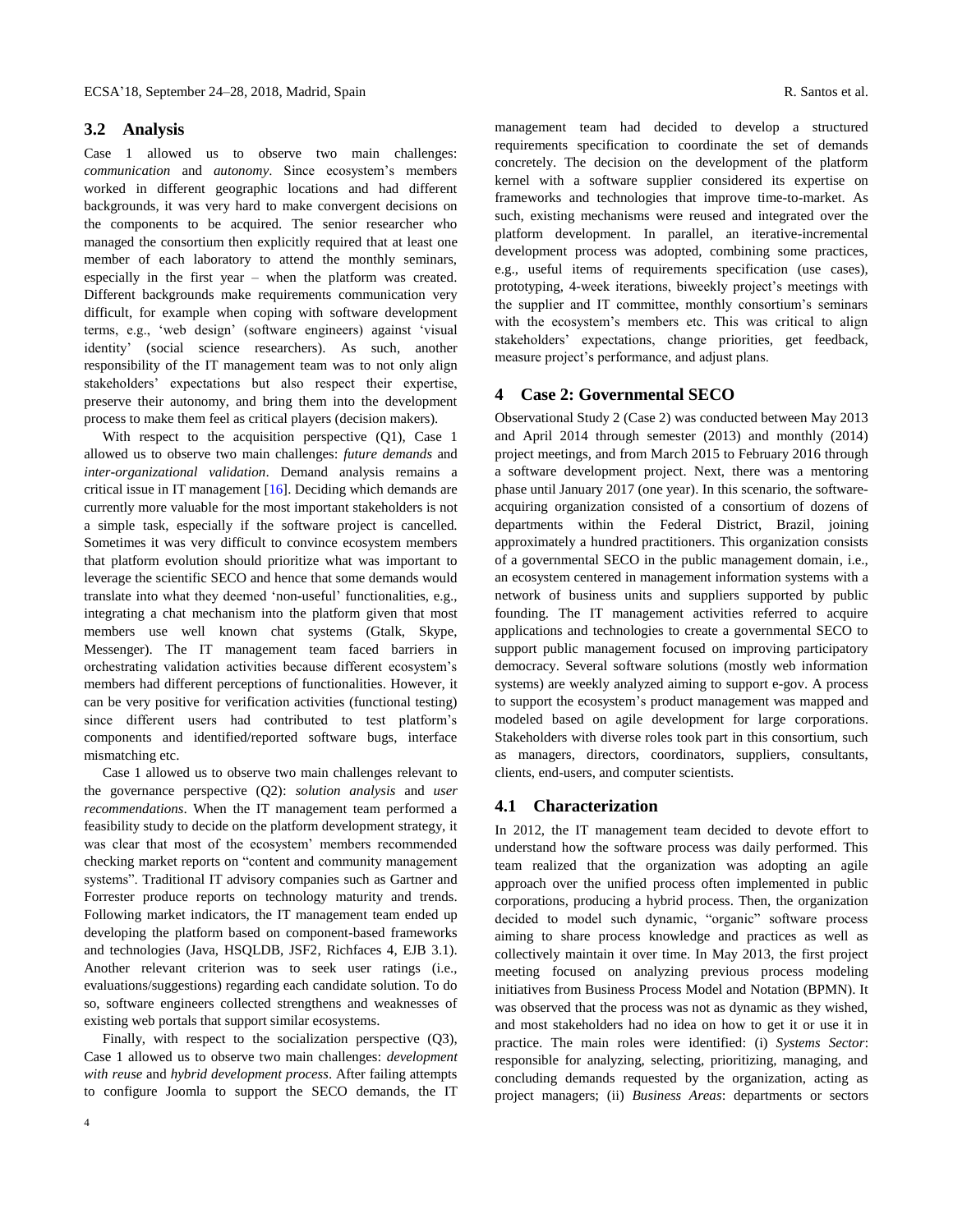Ecosystems Effects on Software-Consuming Organizations: ECSA'18, September 24–28, 2018, Madrid, Spain<br>an experience report on two observational studies

within the organization responsible for demanding software solutions, playing as clients; and (iii) *Suppliers*: organizations responsible for developing solutions or selling COTS software that are/will be managed by the Systems Sector.

After some political issues related to reprioritization of investments, a second project meeting was performed in October 2013 aiming at exploring ways to sustain the hybrid software process focused on software artifacts. In that occasion, the IT management team and the process engineer together discussed how SECO modeling and analysis might help the organization to understand the software process. Therefore, the Systems Sector's coordinator proposed a strategy and a roadmap to get first useful results of software process modelling. Initially, Systems Sector's analysts and the process engineer investigated approaches for agile-driven, hybrid process modeling over three months, keeping a monthly videoconference meeting. Between January and April 2014, monthly one-week observational sessions were performed, starting with a workshop on process definition and modeling (January). The workshop produced a conceptual map and an initial model based on Software & Systems Process Engineering Metamodel (SPEM), Eclipse Process Framework (EPF), and Disciplined Agile Delivery process framework (DAD).

Besides the workshop in January 2014, some sections of the observational study were conducted in the context of diverse software projects' meetings involving clients, suppliers, project managers, consultants etc. until April 2014. Some observations collected from the sessions are described next. First, the organization recognized some areas of interest (management of software processes, application portfolio, acquisition/monitoring contracts, and IT services), as identified in the workshop discussions. As such, it was required support in SE education and training in order to identify effective ways of disseminating and institutionalizing its software process.

Moreover, the Systems Sector was driven by frequent releases, shortening time-to-market and agile practices, leading several geographically distributed suppliers and facing collaboration challenges. In this scenario, the IT management team maintained a reference architecture as a set of applications and technologies organized into categories (taxonomy), guided by market and IT advisory companies. In addition, the acquisition process was supported by a diagnosis phase as part of the software process that aims to perform a feasibility study to decide whether to make, buy or reuse software solutions.

A critical issue is that the organization had faced reprioritization decisions over time, e.g., some on-going projects might be canceled. Then, demand selection and prioritization are crucial to early earn value. Since the organization has a structural role within a governmental SECO and try to reduce acquisition costs while sustaining solutions through collaborative software projects, it had also faced political issues. Besides, it had no clear governance on SECO elements and frequently requires reevaluation of application portfolio due to scarce resources. A triennial IT investment plan (roadmap) is then produced to define which software demands should be executed and which should not. Finally, the System Sector had faced some barriers in running a hybrid process since contracts were specified in function points and projects were managed through an agile approach.

The first version of the hybrid software process was concluded between May and June 2014. It focused on modeling all the process elements of the System Sector (i.e., activities, roles and work items). It was quite difficult to understand and some process areas remained unexplored, such as make-buy-reuse analysis, since there was no inventory to leverage a software asset governance strategy. Reprioritization seemed to be a recurrent situation. Moreover, the potential process line approach was not explored yet. It could contribute to the dissemination and institutionalization of the process, mainly because collaboration was also a challenge. So, from the first semester of 2015, the process had been analyzed again to create a "slim" version that was effectively applied, as well as to explore the application portfolio and collaboration activities to support the SECO. The ecosystem platform and its related process were released in 2017.

#### **4.2 Analysis**

Regarding the IT management activities performed by the organization, Case 2 allowed us to observe two main challenges: *roadmap development* and *contract monitoring*. In this context, all acquisition activities performed within the organization should be described in a triennial IT management plan consolidated with departments, institutions and sectors. Despite issues related to possible budget cuts, this document represents a high-level description of the organizational demands (an important guide to the IT management). As such, all contacts should be monitored in order to check to what extent all organizational demands had been solved. However, such precise control remains as a challenge, especially considering different clients running acquisitions rounds at the same time. Besides, since the System Sector had formal responsibility for monitoring function points counting, an organization specialized in doing so was hired.

Regarding the acquisition perspective (Q1), Case 2 allowed us to observe two main challenges: *process institutionalization* and *frequent reprioritization*. As mentioned before, the organization invested in hybrid software process modeling to support the System Sector to run projects. The process needed to be disseminated and institutionalized, but barriers referred to its "overloaded" nature, and difficulties to understand it still waited for solutions. As such, some stakeholders did not know how the process work and how to use it in practice. An issue related to requirements management was the frequent reprioritization of project portfolio due to budget cuts or interest change, mainly in political transition situations. Demand selection and prioritization affect (and are affected by) the organizational roadmap and the software project as well. Therefore, the System Sector coped with these issues by applying agile practices.

Regarding the governance perspective (Q2), Case 2 allowed us to observe two main challenges: *mature technology* and *education and training*. Similar to Case 1, the organization looked at market reports produced by IT advisory companies to justify some IT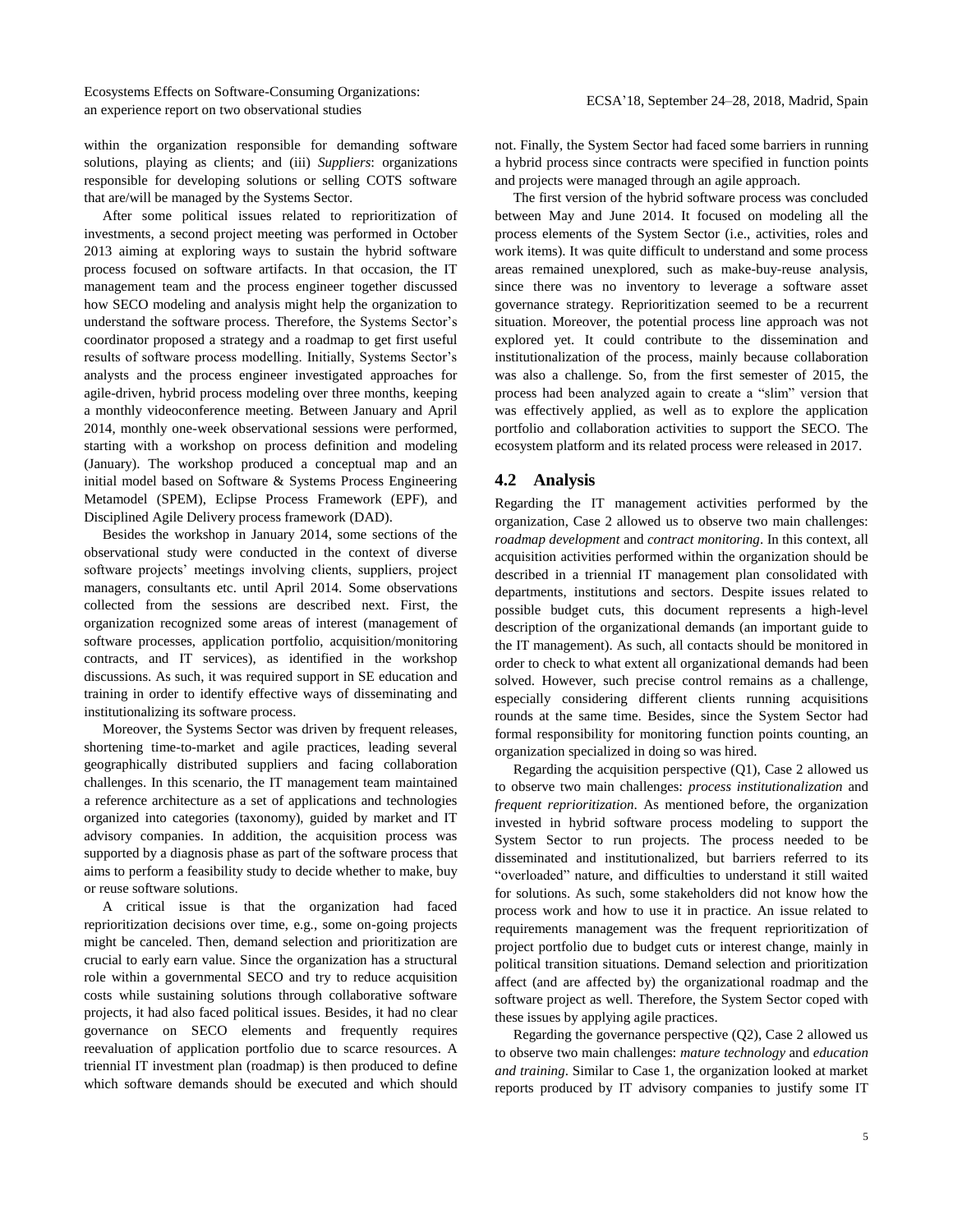management decisions. In one session, a conference call between the System Sector's coordinator and a famous IT advisory company's analyst was performed to decide on the technology to support an enterprise service bus, for example. Another issue observed throughout the sessions was the demand for education and training in some relevant SE disciplines in the organizational context. This problem happened due to the high turnover that also affects process dissemination and institutionalization.

Regarding the socialization perspective (Q3), Case 2 allowed us to observe two main challenges: *reference architecture* and *hybrid development process*. In order to sustain all the solutions produced over time, the System Sector decided to define a reference IT architecture, i.e., a set of standard technologies grouped by categories. It makes software maintenance easy and reduces the learning curve bypassing the high turnover. However, this strategy required an IT architect team to be able to sustain and evolve it. As such, the organization started observing a network of technology suppliers surrounding the SECO because demands' specifications should consider technology constraints established in the reference architecture/'unrequired' dependencies. The hybrid process needed to support demand coordination, including activities related to the organizational scenario (project management) and to the ecosystem scenario (partner selection).

### **5 Discussion**

In this section, we summarize our findings, as shown in Table 2. In Case 1, we observed some problems related to communication among stakeholders during the IT management activities regarding the acquisition preparation, which was collaborative and iterative. A possible reason is that they had different backgrounds and strategic decisions were based on monthly seminars with no requirement specification document at first. Additionally, IT management team faced challenges in classifying current and future business objectives due to the lack of synergy. Market reports and user ratings on content management systems available on the Internet were taken into consideration to choose mature supporting technologies. In this specific scenario, the organization preferred to choose a closer supplier to develop a customized portal than an existing COTS solution.

In Case 2, we observed that the software process defined by the IT management team aimed at centralizing acquisition but some business areas disturbed it. In other words, short-term goals affected shared business objectives and caused frequent reprioritizations. Therefore, business areas prefer to pursuit specific software solutions rather than analyze their problems and feed organization's objectives. The same legal issues and the use of IT advisory company's market reports found in Case 1 apply. A particularity of this case is the priority of selecting Brazilian public software as well as FOSS solutions. Finally, this organization gets in trouble due to some dependencies on certain suppliers, e.g., high costs and poor support.

Considering the SECO management issues discussed in Section 1, we observed that there is an emerging concern with sustainability in SE, then acquisition preparation needs to take into account other criteria than available budget and requirement

specification, as well as long-term rather than short-term IT management. In summary, regarding the elements that affect SECO platform sustainability, the main observations from our studies that helped us to collect data to answer our question are:

- *analysis of the decision space*: software-consuming organizations commonly do not know how to formally cope with several demands from its units at the same time. An inhibitor is the poor knowledge management that depends on different information, such as suppliers, existing applications and adopted technologies, producing obstacles to analyze acquisition impacts;
- *business objective synergy*: applications are normally acquired taking into account specific demands. Acquisition preparation is still a great challenge since each organizational unit has its own goals in its particular roadmap, producing obstacles to leverage socialization;
- *technology dependency*: market information on applications and technologies capabilities is not so useful as the only indication, though organizations hire IT advisory companies to guide their IT management decisions. Organizations often neglect the software asset base since they have no virtual catalog or inventory, producing obstacles to the governance of the SECO platform architecture;
- *supplier dependency*: similar applications are acquired from either third-parties or commercial suppliers or resellers. A purely cost-based, short-term approach is not so useful, because business, long-term information of the relationships within the supply network may be left out, producing obstacles to the SECO sustainability.

#### **Table 2: Summary of data collected from each SECO case**

|                              | Case 1                                                                                                                                                                                          | Case 2                                                                                                                                                                                                               |
|------------------------------|-------------------------------------------------------------------------------------------------------------------------------------------------------------------------------------------------|----------------------------------------------------------------------------------------------------------------------------------------------------------------------------------------------------------------------|
| Management<br>E              | Stakeholders worked in several<br>geographic locations and had<br>diverse backgrounds. Then,<br>collaborative, nonsystematic<br>specification was used to guide<br>the acquisition preparation. | The organization developed a<br>triannual roadmap consolidated<br>with its departments and mostly<br>focused on monitoring supplier<br>agreements.                                                                   |
| Acquisition<br>(Q1)          | An IT management team had<br>biweekly meetings to prioritize<br>shared business objectives,<br>e.g., which of them should be<br>postponed.                                                      | An IT management team had<br>weekly meetings to coordinate<br>shared business objectives into<br>an informal portfolio that faces<br>reprioritizations. Organization<br>mostly focused short-term goals.             |
| Governance<br>$\overline{Q}$ | The consortium selected the<br>top mature FOSS solutions<br>from specific forums available<br>on the Internet to conduct a<br>feasibility study.                                                | The organization contracted an<br>IT advisory company to obtain<br>IT recommendations on the most<br>appropriate technologies. Public,<br>FOSS solutions were preferable.                                            |
| Socialization                | In this case, the consortium<br>decided<br>the<br>to outsource<br>solution<br>development.<br>A<br>supplier was chosen based on<br>its background and previous<br>collaboration/experience.     | organization contracted<br>The<br>software factories<br>based<br>$\alpha$<br>bidding processes driven by the<br>minimum cost as the key factor.<br>Requirements specification was<br>not formalized as a key factor. |